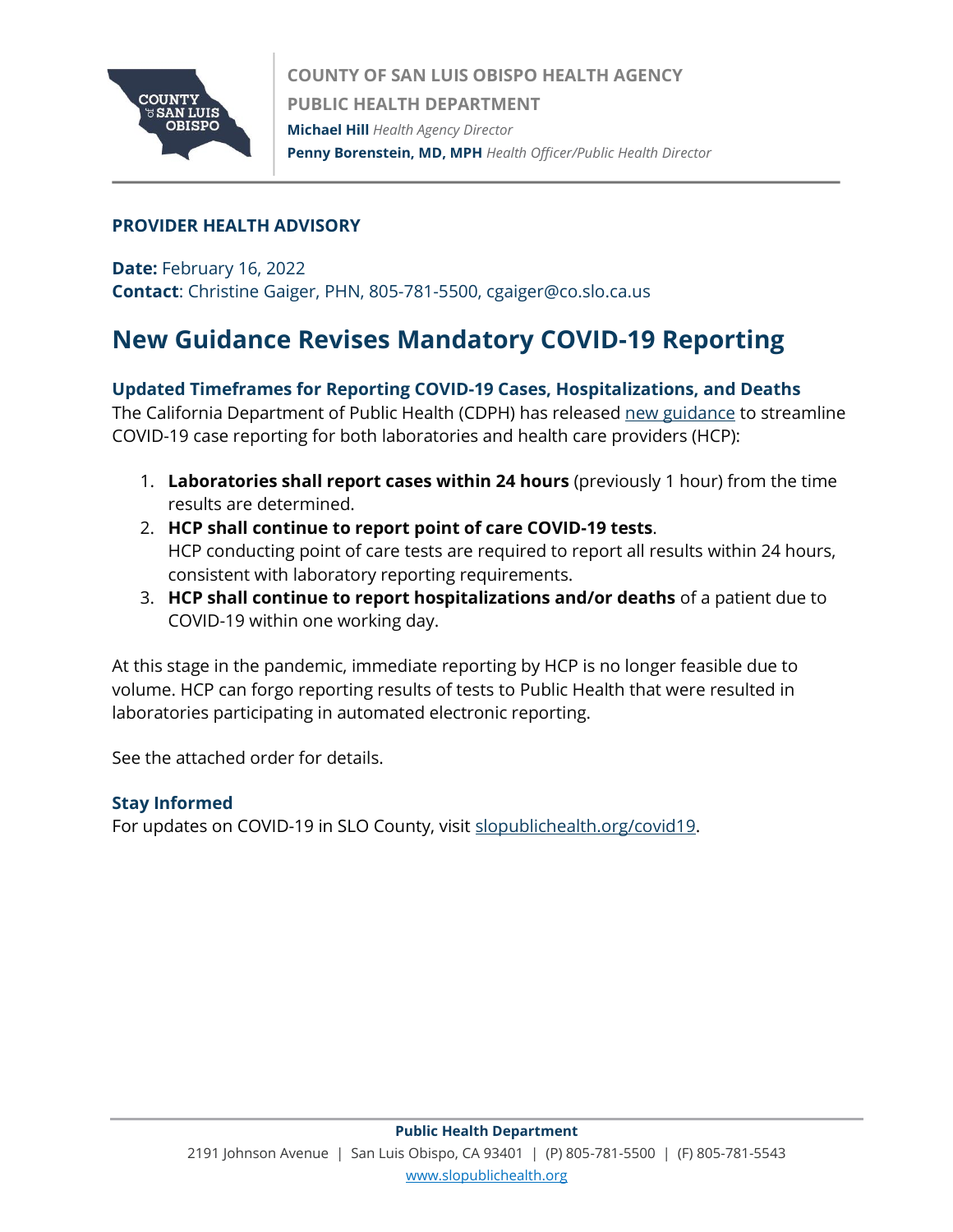

State of California-Health and Human Services Agency **California Department of Public Health** 



February 10, 2022

**TO:** All Californians

#### **SUBJECT:**

Revision Of Mandatory Reporting Of Covid-19 Results By Health Care Providers

## **State Public Health Officer Order of February 10th, 2022**

Both health care providers (HCP) and laboratories are required to report cases of Coronavirus disease 2019 (COVID-19[\)\[1\]](https://www.cdph.ca.gov/Programs/CID/DCDC/Pages/COVID-19/Order-of-the-State-Public-Health-Officer-Revision-of-Mandatory-Reporting-of-Covid-19-Results-by-Health-Care-Providers.aspx#1) pursuant to provisions of title 17, California Code of Regulations sections 2500 and 2505 (hereinafter, all references to sections are to title 17 of the California Code of Regulations). HCP reporting is required under section 2500, which states that HCPs must report every confirmed or suspect case immediately by telephone. (Cal. Code Regs., tit. 17, § 2500, subd. (b), (j).) Laboratory reporting is required under section 2505, which states that laboratories must report findings consistent with COVID-19 within one hour. (Cal. Code Regs., tit. 17, § 2505, subd. (e)(1).)

Laboratory reporting can be done through automated electronic systems, but HCP reporting is largely not automated and requires manual processes that are more time consuming. In the context of the very large number of COVID-19 case[s\[2\]](https://www.cdph.ca.gov/Programs/CID/DCDC/Pages/COVID-19/Order-of-the-State-Public-Health-Officer-Revision-of-Mandatory-Reporting-of-Covid-19-Results-by-Health-Care-Providers.aspx#2) currently being identified, HCP reporting has become increasingly difficult. Also, at this stage in the pandemic, with thousands of cases being reported daily, immediate reporting by HCP is no longer feasible due to volume.

Immediate reporting by laboratories within one hour is no longer needed, and laboratories have shifted to automated reports, usually on a daily schedule. A daily reporting requirement for laboratories would align with the current daily reporting cadence to state dashboards, and CDPH receives hospitalization data via two additional reporting structures to complement these reports.

Additionally, steps to optimize reporting efforts by focusing provider reporting on severe COVID-19 and aligning laboratory reporting with daily automated reporting are needed. As CDPH currently already depends primarily on laboratory reporting for identification and monitoring of COVID-19 cases, limiting HCP reporting to severe cases, such as hospitalizations and deaths, would reflect the evolving priorities for COVID-19 surveillance. If the situation arises such that the California Department of Public Health and/or or a local health officer requests COVID-19 information from an HCP, this information would still be made available pursuant to section 2500. However, an HCP conducting point of care COVID-19 testing are considered to be laboratories, and therefore would still be required to report all COVID-19 test results, consistent with laboratory reporting requirements.

In addition to CDPH's authority under the Health and Safety Code to take actions necessary to manage the response to the COVID-19 pandemic and prevent the spread of communicable diseases, Paragraph 3 of Executive Order N-07-21 suspends the Administrative Procedure Act with respect to State Health Officer Orders issued in response to COVID-19.

*I, as State Public Health Officer of the State of California, order:*

1. California Code of Regulations, title 17, sections 2500(b) and 2500(j) are temporarily modified to eliminate the requirements for health care providers to report COVID-19 cases, except as follows:

a. Within one working day of identification of hospitalization and/or death of a patient due to COVID-19, health care providers shall report this information.